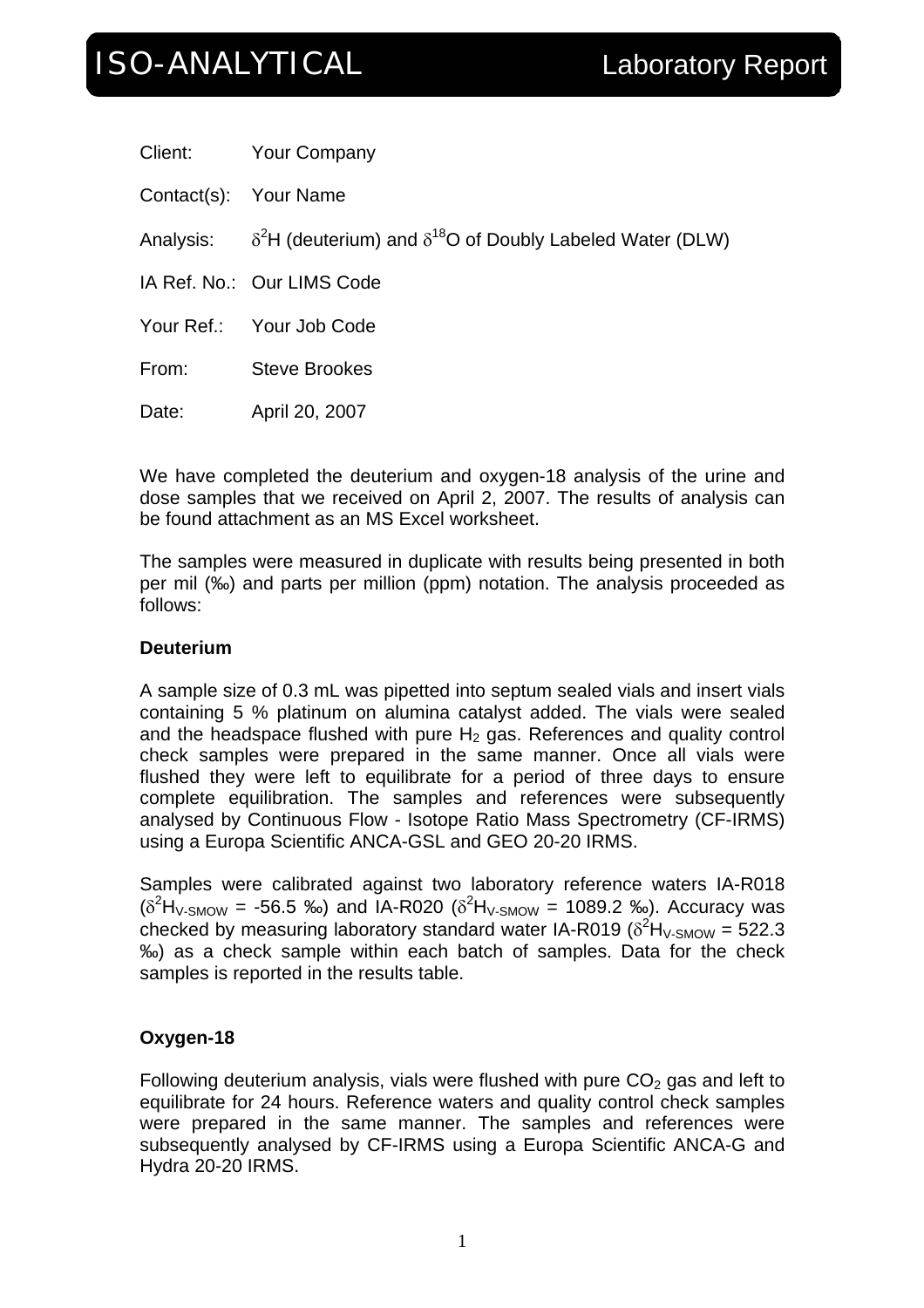Samples were calibrated against two laboratory reference waters IA-R018  $(δ<sup>18</sup>O<sub>V-SMOW</sub> = -7.86 %<sub>o</sub>)$  and IA-R021  $(δ<sup>18</sup>O<sub>V-SMOW</sub> = 247.96 %<sub>o</sub>)$ . Accuracy was checked by measuring laboratory standard water IA-R011 ( $\delta^{18}O_{V-SMOW}$  = 109.21 ‰) as a check sample within each batch of samples. Data for the check samples is reported in the results table.

## **Preparation of Doses**

The doubly labeled water dose was prepared such that each subject received 2.5 grams of 10 % oxygen-18 and 0.15 grams of 99.9 % deuterium oxide per kg of Total Body Water (TBW). TBW was estimated to be 55 % of body weight. The required doses of doubly labeled water calculated for each subject were dispensed into plastic bottles fitted with 'sport caps'. 1 mL of the dose was removed and retained for isotope analysis (see below). The bottles, containing the remaining dose, were then weighed to 4 decimal places. The bottles were re-weighed after the doses had been administered in order to determine the *Dose Consumed (g)* value reported in the results file.

### **Dose Dilutions**

An accurately weighed (to 4 decimal places) aliquot of the dose sample was diluted to 100 ml with tap water in a volumetric flask. The weight of the doses and deuterium and oxygen-18 content of the diluted doses and laboratory water used for preparation of the dose dilutions are supplied in the results table.

### **Analysis Notes**

- 1. The results file contains the TBW calculations for each subject. These have been calculated by using the diluted dose method. The TBW calculations show that there is excellent agreement for the calculated D and O spaces.
- 2. We were not provided with complete information about the collection times for each urine sample, therefore we have not provided any excretion plots.

The unused portions of the samples will be returned to you if you request us to do so, otherwise they will be placed in storage for a period of 3 months, after which time they will be disposed of.

If you require any further information or have any questions about the results, please don't hesitate to contact us.

Analysed & Reported by: Checked by:

Steve Brookes, PhD **Ian Begley, PhD**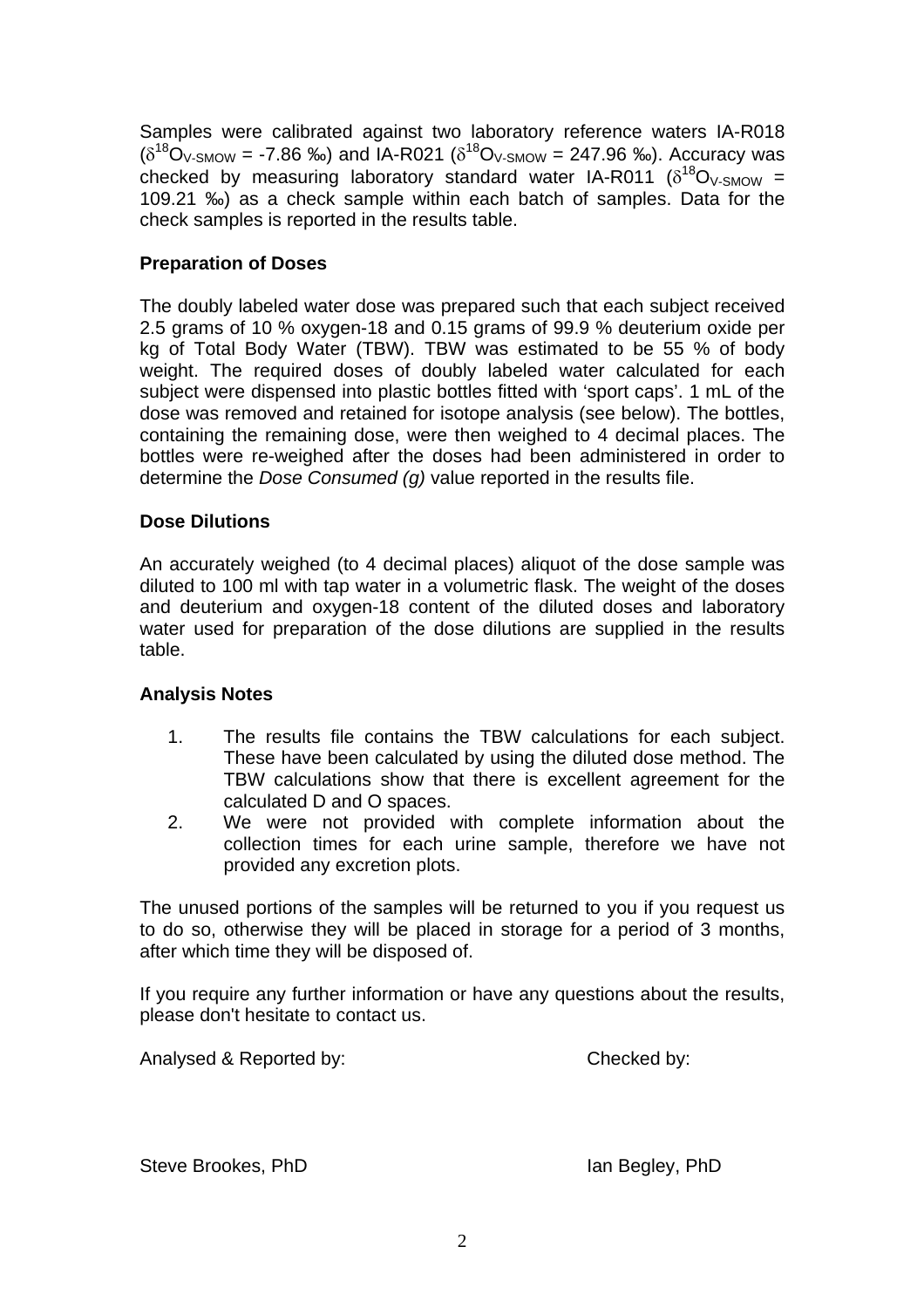Iso-Analytical Ltd. Millbuck Way Sandbach **Cheshire** CW11 3HT UK

Tel.: +44 (0)1270 766771 Fax.: +44 (0)1270 766709 Email: [info@iso-analytical.com](mailto:info@iso-analytical.com) [http://www.iso-analytical.com](http://www.iso-analytical.com/)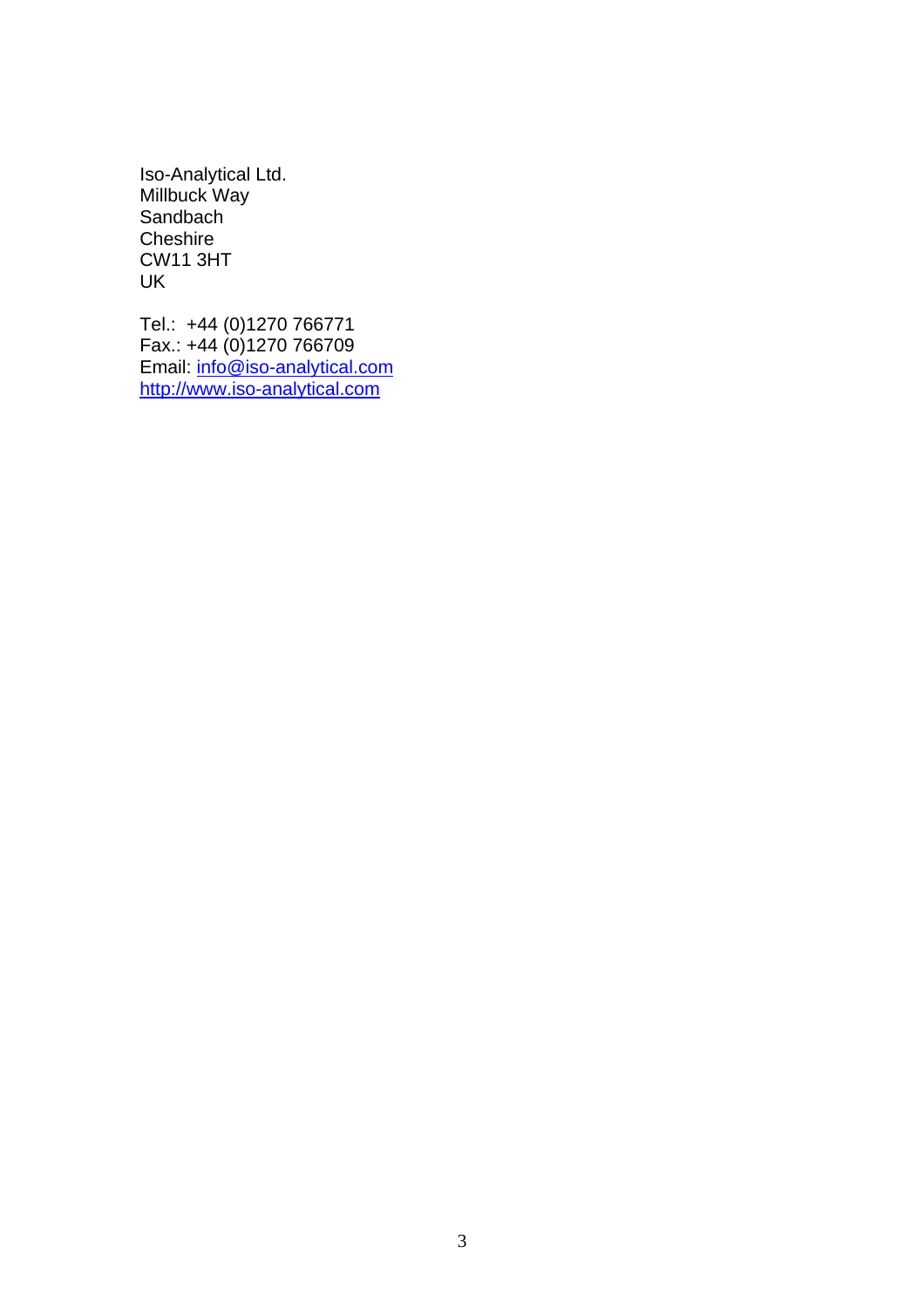### **Iso-Analytical Laboratory Report**

#### **Client Details**

*Name:* Your Company *Contact(s):* Your Name *P.O. No.:* Your Order Code

#### **Sample Details**

*Number:* 16 Subjects *Material:* Urine and dose

#### **Sample Tracking**

*IA Reference No.:* Our LIMS Code *Date of Arrival:* April 2, 2007

#### **Analysis Details**

*Isotope(s) : δ<sup>2</sup>H & δ<sup>18</sup>O<br><i>Method:* Equilibration-IRMS *Report Date:* April 20, 2007

| Subject: 01             |         | <b>Container Number</b> | $\delta^2H_{\rm V\text{-}SMOW}$ | 2H     | $\delta^{18}O_{\rm V\text{-}SMOW}$ | 18 <sub>O</sub> | Comments |
|-------------------------|---------|-------------------------|---------------------------------|--------|------------------------------------|-----------------|----------|
|                         |         |                         | $(\%o)$                         | (ppm)  | $(\%o)$                            | (ppm)           |          |
| Gender                  | Male    | Dose                    | 808.67                          | 281.64 | 116.30                             | 2233.40         |          |
|                         |         |                         | 813.68                          | 282.42 | 116.39                             | 2233.58         |          |
| Age (years)             | 21      |                         | 716.11                          | 267.23 | 105.28                             | 2211.40         |          |
|                         |         |                         | 712.73                          | 266.70 | 104.94                             | 2210.73         |          |
| Height (cm)             | 175     | 2                       | 692.91                          | 263.62 | 102.32                             | 2205.50         |          |
|                         |         |                         | 690.13                          | 263.19 | 102.22                             | 2205.29         |          |
| Weight at sampling (Kg) | 65.40   | 3                       | 452.03                          | 226.12 | 56.93                              | 2114.88         |          |
|                         |         |                         | 451.23                          | 225.99 | 56.98                              | 2114.98         |          |
| Dose consumed (g)       | 93.2325 | 4                       | 432.33                          | 223.05 | 54.03                              | 2109.07         |          |
|                         |         |                         | 428.85                          | 222.51 | 53.96                              | 2108.94         |          |
| Dose diluted (g/100 mL) | 0.2565  | 5                       | 258.78                          | 196.03 | 27.63                              | 2056.37         |          |
|                         |         |                         | 259.04                          | 196.07 | 27.59                              | 2056.28         |          |
|                         |         | 6                       | 275.13                          | 198.57 | 26.97                              | 2055.06         |          |
|                         |         |                         | 275.13                          | 198.57 | 26.94                              | 2054.99         |          |
|                         |         | <b>Baseline</b>         | $-20.34$                        | 152.57 | $-2.47$                            | 1996.24         |          |
|                         |         |                         | $-19.20$                        | 152.75 | $-2.49$                            | 1996.22         |          |

| Subject: 02             |          | <b>Container Number</b> | $\delta^2H_{\rm V\text{-}SMOW}$ | $\overline{H}^2$ | $\delta^{18}O_{V\text{-SMOW}}$ | 18 <sub>0</sub> | Comments                             |
|-------------------------|----------|-------------------------|---------------------------------|------------------|--------------------------------|-----------------|--------------------------------------|
|                         |          |                         | (%o)                            | (ppm)            | (‰)                            | (ppm)           |                                      |
| Gender                  | Male     | Dose                    | 805.30                          | 281.11           | 117.64                         | 2236.08         | Container labelling                  |
|                         |          |                         | 801.21                          | 280.48           | 117.07                         | 2234.95         | suggests that container 6            |
| Age (years)             | 27       |                         | 652.86                          | 257.38           | 99.20                          | 2199.27         | was used before container            |
|                         |          |                         | 651.66                          | 257.20           | 99.03                          | 2198.92         | 5, explaining why the <sup>2</sup> H |
| Height (cm)             | 175      |                         | 622.72                          | 252.69           | 92.98                          | 2186.86         | and <sup>18</sup> O values for       |
|                         |          |                         | 625.25                          | 253.09           | 92.71                          | 2186.32         | container 6 are higher than          |
| Weight at sampling (Kg) | 77.50    | ٠J                      | 485.93                          | 231.40           | 65.38                          | 2131.74         | for container 5.                     |
|                         |          |                         | 487.16                          | 231.59           | 65.21                          | 2131.41         |                                      |
| Dose consumed (q)       | 113.5812 |                         | 474.97                          | 229.69           | 63.26                          | 2127.52         |                                      |
|                         |          |                         | 474.33                          | 229.59           | 63.04                          | 2127.07         |                                      |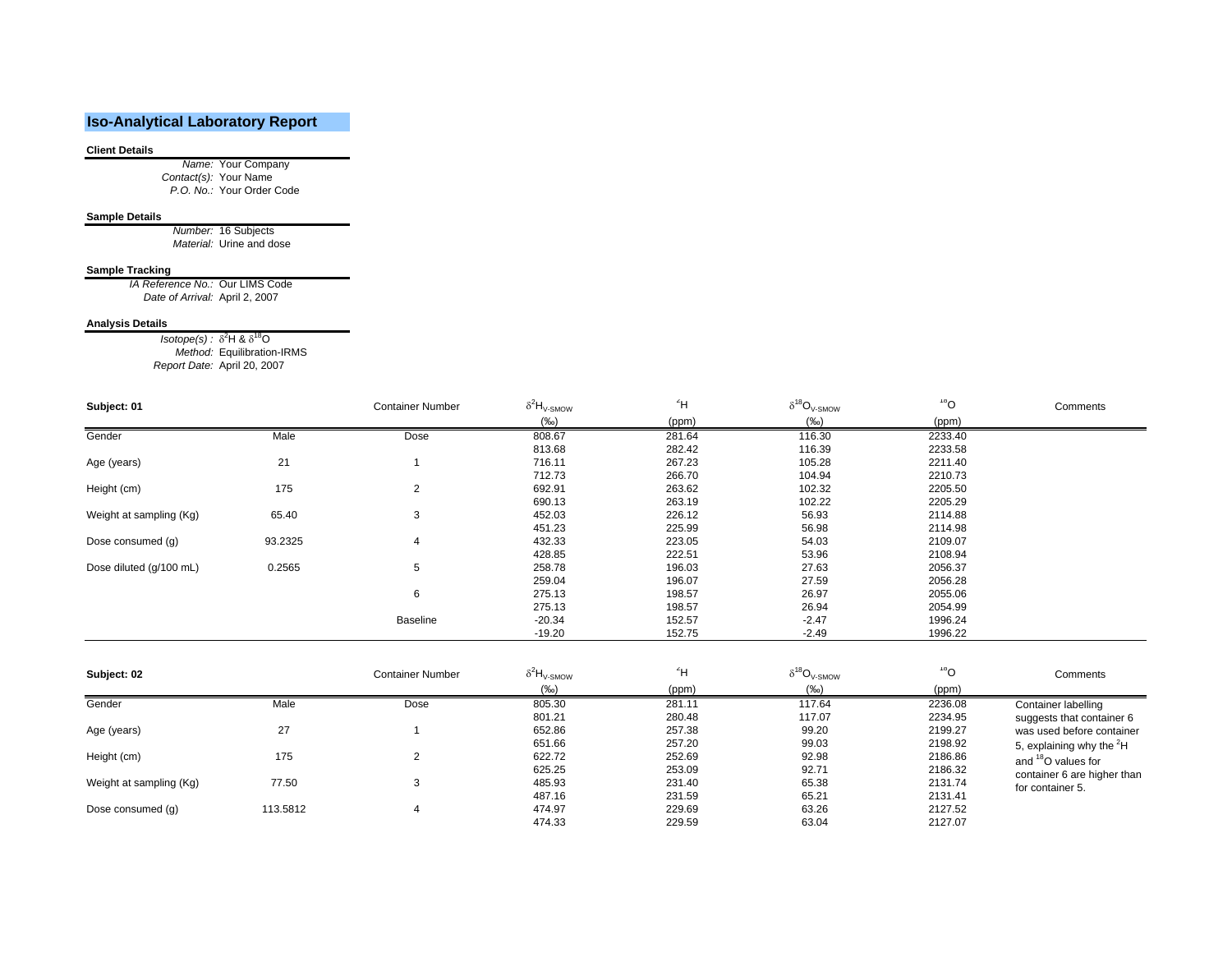| Dose diluted (g/100 mL) | 0.2581 |                 | 319.97   | 205.56 | 36.57   | 2074.22 |  |
|-------------------------|--------|-----------------|----------|--------|---------|---------|--|
|                         |        |                 | 317.68   | 205.20 | 36.25   | 2073.58 |  |
|                         |        |                 | 322.01   | 205.87 | 37.44   | 2075.96 |  |
|                         |        |                 | 322.44   | 205.94 | 37.49   | 2076.05 |  |
|                         |        | <b>Baseline</b> | $-23.43$ | 152.09 | $-3.13$ | 1994.94 |  |
|                         |        |                 | $-21.77$ | 152.35 | $-3.20$ | 1994.80 |  |
|                         |        |                 |          |        |         |         |  |

| Subject: 03             |          | <b>Container Number</b> | $\delta^2H_{\rm V\text{-}SMOW}$ | 2H     | $\delta^{18}O_{\rm V\text{-}SMOW}$ | 18 <sub>O</sub> | Comments |
|-------------------------|----------|-------------------------|---------------------------------|--------|------------------------------------|-----------------|----------|
|                         |          |                         | (%o)                            | (ppm)  | (%o)                               | (ppm)           |          |
| Gender                  | Male     | Dose                    | 812.35                          | 282.21 | 116.49                             | 2233.79         |          |
|                         |          |                         | 812.54                          | 282.24 | 116.63                             | 2234.06         |          |
| Age (years)             | na       |                         | 663.22                          | 259.00 | 99.21                              | 2199.29         |          |
|                         |          |                         | 662.70                          | 258.91 | 98.97                              | 2198.82         |          |
| Height (cm)             | na       | 2                       | 647.17                          | 256.50 | 95.57                              | 2192.03         |          |
|                         |          |                         | 647.38                          | 256.53 | 95.52                              | 2191.91         |          |
| Weight at sampling (Kg) | 74.20    | 3                       | 471.29                          | 229.12 | 60.49                              | 2121.98         |          |
|                         |          |                         | 467.48                          | 228.52 | 60.52                              | 2122.05         |          |
| Dose consumed (q)       | 105.8241 | 4                       | 445.57                          | 225.11 | 57.33                              | 2115.67         |          |
|                         |          |                         | 443.59                          | 224.80 | 57.25                              | 2115.51         |          |
| Dose diluted (g/100 mL) | 0.2561   | 5                       | 257.87                          | 195.89 | 28.19                              | 2057.49         |          |
|                         |          |                         | 260.43                          | 196.29 | 28.18                              | 2057.46         |          |
|                         |          | 6                       | 201.12                          | 187.05 | 19.71                              | 2040.55         |          |
|                         |          |                         | 199.77                          | 186.84 | 19.70                              | 2040.52         |          |
|                         |          | Baseline                | $-31.11$                        | 150.89 | $-3.62$                            | 1993.96         |          |
|                         |          |                         | $-31.71$                        | 150.80 | $-3.70$                            | 1993.80         |          |

| Subject: 04             |          | <b>Container Number</b> | $\delta^2H_{\rm V\text{-}SMOW}$ | $\overline{H}^2$ | $\delta^{18}O_{\rm V\text{-}SMOW}$ | 18 <sub>O</sub> | Comments |
|-------------------------|----------|-------------------------|---------------------------------|------------------|------------------------------------|-----------------|----------|
|                         |          |                         | (%o)                            | (ppm)            | $(\%o)$                            | (ppm)           |          |
| Gender                  | Male     | Dose                    | 819.69                          | 283.35           | 117.47                             | 2235.75         |          |
|                         |          |                         | 822.77                          | 283.83           | 117.38                             | 2235.56         |          |
| 23<br>Age (years)       |          |                         | 709.71                          | 266.23           | 105.11                             | 2211.06         |          |
|                         |          |                         | 711.76                          | 266.55           | 104.79                             | 2210.42         |          |
| Height (cm)             | 174.5    | 2                       | 704.76                          | 265.46           | 103.38                             | 2207.61         |          |
|                         |          |                         | 707.15                          | 265.84           | 103.45                             | 2207.74         |          |
| Weight at sampling (Kg) | 73.10    | 3                       | 450.41                          | 225.86           | 55.30                              | 2111.62         |          |
|                         |          |                         | 452.37                          | 226.17           | 55.27                              | 2111.56         |          |
| Dose consumed (g)       | 103.6192 | 4                       | 428.06                          | 222.39           | 51.59                              | 2104.20         |          |
|                         |          |                         | 422.23                          | 221.48           | 51.47                              | 2103.98         |          |
| Dose diluted (g/100 mL) | 0.2579   | 5                       | 203.72                          | 187.46           | 20.37                              | 2041.88         |          |
|                         |          |                         | 203.13                          | 187.36           | 20.20                              | 2041.53         |          |
|                         |          | 6                       | 202.53                          | 187.27           | 20.02                              | 2041.17         |          |
|                         |          |                         | 203.38                          | 187.40           | 19.98                              | 2041.09         |          |
|                         |          | Baseline                | $-26.46$                        | 151.62           | $-3.54$                            | 1994.11         |          |
|                         |          |                         | $-28.59$                        | 151.28           | $-3.63$                            | 1993.93         |          |

| Subject: 05 |          | <b>Container Number</b> | $\circ$ $n_{V-SMOW}$ | 41<br>. . | .18 <sub>r</sub><br>$U_{\text{V-SMOW}}$ | 18,     | Comments |
|-------------|----------|-------------------------|----------------------|-----------|-----------------------------------------|---------|----------|
|             |          |                         | $\frac{9}{60}$       | (ppm)     | (%o)                                    | (ppm)   |          |
| Gender      | Male     | Dose                    | 810.85               | 281.98    | 15.72                                   | 2232.24 |          |
|             |          |                         | 811.06               | 282.01    | 115.86                                  | 2232.53 |          |
| Age (years) | つつ<br>∠∠ |                         | 688.19               | 262.88    | 101.71                                  | 2204.28 |          |
|             |          |                         | 685.36               | 262.44    | 101.74                                  | 2204.35 |          |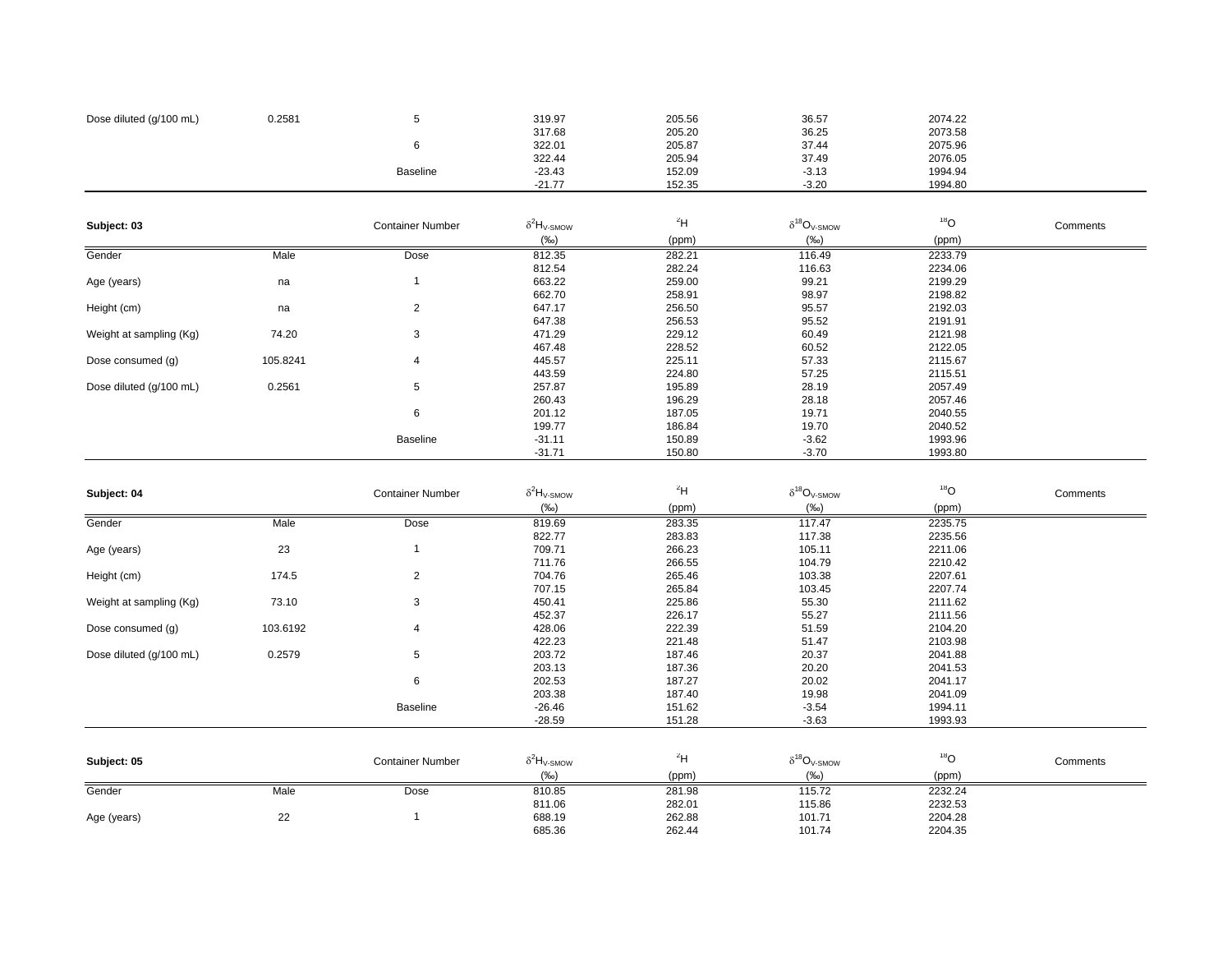| Height (cm)             | 183.5    | $\overline{2}$          | 668.20                      | 259.77           | 97.64                              | 2196.15            |          |
|-------------------------|----------|-------------------------|-----------------------------|------------------|------------------------------------|--------------------|----------|
|                         |          |                         | 666.83                      | 259.56           | 97.71                              | 2196.30            |          |
| Weight at sampling (Kg) | 78.70    | 3                       | 481.60                      | 230.72           | 61.76                              | 2124.52            |          |
|                         |          |                         | 481.41                      | 230.69           | 61.68                              | 2124.36            |          |
| Dose consumed (g)       | 113.0729 | $\overline{4}$          | 479.80                      | 230.44<br>231.16 | 61.11<br>61.16                     | 2123.23<br>2123.31 |          |
| Dose diluted (g/100 mL) | 0.2549   | 5                       | 484.40<br>280.15            | 199.36           | 29.52                              | 2060.13            |          |
|                         |          |                         | 278.83                      | 199.15           | 29.30                              | 2059.69            |          |
|                         |          | 6                       | 279.78                      | 199.30           | 29.27                              | 2059.64            |          |
|                         |          |                         | 278.51                      | 199.10           | 29.00                              | 2059.10            |          |
|                         |          | <b>Baseline</b>         | $-20.38$                    | 152.56           | $-3.00$                            | 1995.19            |          |
|                         |          |                         | $-21.79$                    | 152.34           | $-3.03$                            | 1995.14            |          |
|                         |          |                         |                             |                  |                                    |                    |          |
| Subject: 06             |          | <b>Container Number</b> | $\delta^2H_{V\text{-SMOW}}$ | $\overline{H}^2$ | $\delta^{18}O_{\rm V\text{-}SMOW}$ | 18 <sub>O</sub>    | Comments |
|                         |          |                         | $(\%o)$                     |                  | (%o)                               |                    |          |
| Gender                  | Male     |                         | 811.83                      | (ppm)            | 117.22                             | (ppm)<br>2235.24   |          |
|                         |          | Dose                    | 814.70                      | 282.13<br>282.58 | 117.20                             | 2235.21            |          |
|                         | 24       | $\mathbf{1}$            | 716.90                      | 267.35           | 107.61                             | 2216.05            |          |
| Age (years)             |          |                         | 717.88                      | 267.51           | 107.25                             | 2215.34            |          |
| Height (cm)             | 191.5    | 2                       | 658.09                      | 258.20           | 96.19                              | 2193.25            |          |
|                         |          |                         | 660.52                      | 258.58           | 96.17                              | 2193.23            |          |
| Weight at sampling (Kg) | 86.60    | 3                       | 443.46                      | 224.78           | 55.87                              | 2112.75            |          |
|                         |          |                         | 437.94                      | 223.92           | 55.86                              | 2112.73            |          |
| Dose consumed (g)       | 125.2689 | $\overline{4}$          | 413.85                      | 220.17           | 51.86                              | 2104.76            |          |
|                         |          |                         | 411.40                      | 219.79           | 51.61                              | 2104.24            |          |
| Dose diluted (g/100 mL) | 0.2570   | 5                       | 201.04                      | 187.04           | 20.68                              | 2042.49            |          |
|                         |          |                         | 202.97                      | 187.34           | 20.64                              | 2042.41            |          |
|                         |          | 6                       | 203.45                      | 187.41           | 20.48                              | 2042.08            |          |
|                         |          |                         | 202.63                      | 187.29           | 20.36                              | 2041.85            |          |
|                         |          | <b>Baseline</b>         | $-33.39$                    | 150.54           | $-4.01$                            | 1993.18            |          |
|                         |          |                         | $-32.47$                    | 150.68           | $-4.12$                            | 1992.96            |          |
|                         |          |                         |                             |                  |                                    |                    |          |
| Subject: 07             |          | <b>Container Number</b> | $\delta^2H_{V\text{-SMOW}}$ | $\rm ^2H$        | $\delta^{18}O_{\rm V\text{-}SMOW}$ | 18 <sub>O</sub>    | Comments |
|                         |          |                         | $(\%o)$                     | (ppm)            | $(\%o)$                            | (ppm)              |          |
| Gender                  | Male     | Dose                    | 821.45                      | 283.63           | 115.80                             | 2232.40            |          |
|                         |          |                         | 822.35                      | 283.77           | 115.80                             | 2232.41            |          |
| Age (years)             | 21       | $\mathbf{1}$            | 723.91                      | 268.44           | 105.65                             | 2212.14            |          |
|                         |          |                         | 728.16                      | 269.11           | 105.63                             | 2212.10            |          |
| Height (cm)             | 185.5    | $\overline{2}$          | 717.16                      | 267.39           | 103.83                             | 2208.51            |          |
|                         |          |                         | 719.18                      | 267.71           | 103.90                             | 2208.65            |          |
| Weight at sampling (Kg) | 88.20    | 3                       | 470.03                      | 228.92           | 58.47                              | 2117.96            |          |
|                         |          |                         | 472.57                      | 229.32           | 58.41                              | 2117.84            |          |
| Dose consumed (g)       | 125.2607 | $\overline{4}$          | 455.74                      | 226.69           | 55.39                              | 2111.80            |          |
|                         |          |                         | 455.36                      | 226.64           | 55.38                              | 2111.78            |          |
| Dose diluted (g/100 mL) | 0.2562   | 5                       | 247.04                      | 194.20           | 25.05                              | 2051.22            |          |
|                         |          |                         | 248.78                      | 194.47           | 25.05                              | 2051.21            |          |
|                         |          | 6                       | 249.82                      | 194.63           | 24.96                              | 2051.04            |          |
|                         |          |                         | 247.48                      | 194.27           | 24.84                              | 2050.79            |          |
|                         |          | <b>Baseline</b>         | $-30.22$                    | 151.03           | $-3.37$                            | 1994.46            |          |
|                         |          |                         | $-31.16$                    | 150.88           | $-3.48$                            | 1994.24            |          |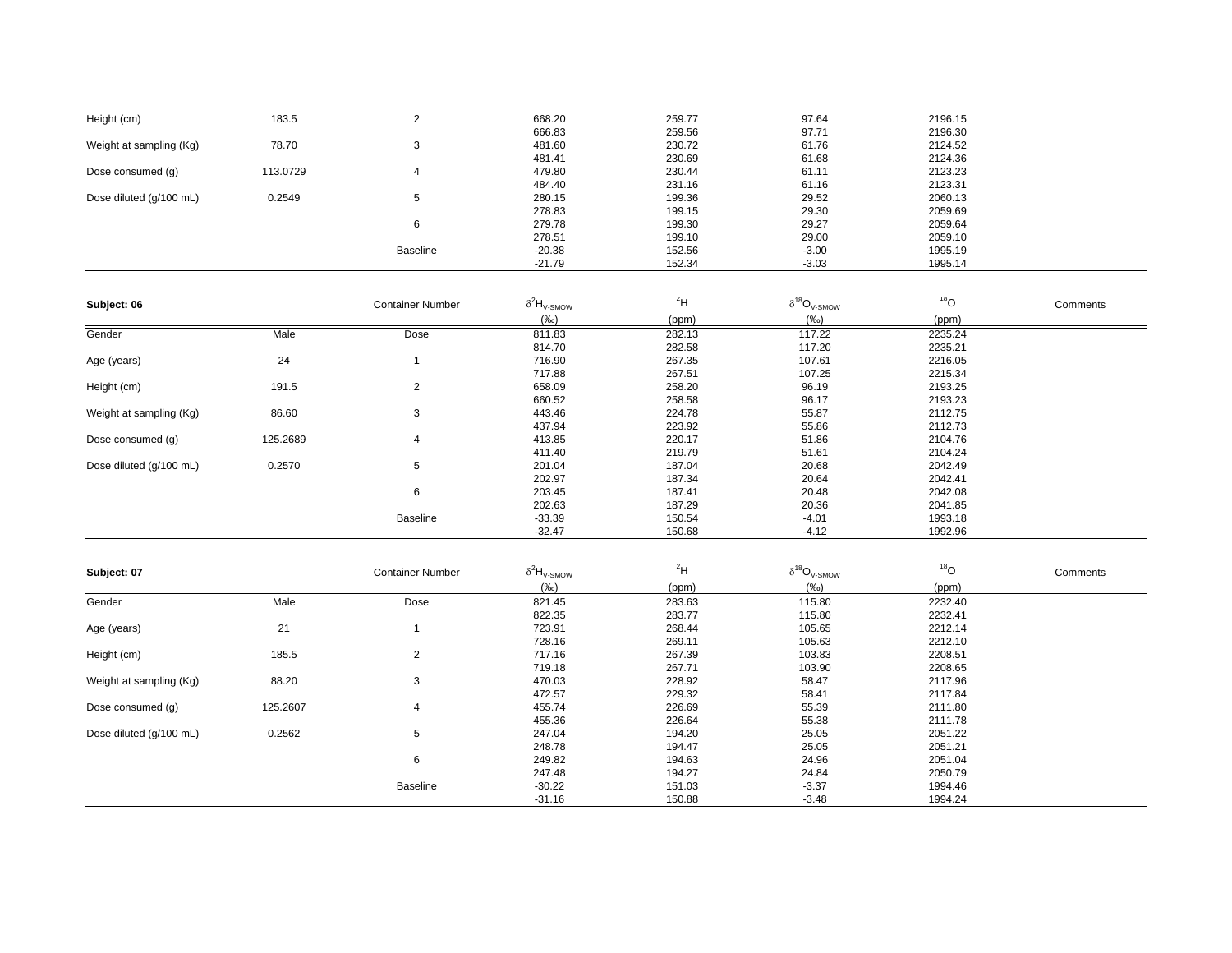| Subject: 08             |          | <b>Container Number</b> | $\delta^2 H_{\textrm{V-SMOW}}$ | 2H                       | $\delta^{18}\text{O}_{\text{V-SMOW}}$ | 18 <sub>O</sub>    | Comments                        |
|-------------------------|----------|-------------------------|--------------------------------|--------------------------|---------------------------------------|--------------------|---------------------------------|
|                         |          |                         | (%o)                           | (ppm)                    | (%o)                                  | (ppm)              |                                 |
| Gender                  | Male     | Dose                    | 827.38                         | 284.55                   | 116.37                                | 2233.54            |                                 |
|                         |          |                         | 829.49                         | 284.88                   | 116.66                                | 2234.12            |                                 |
| Age (years)             | 23       | $\mathbf{1}$            | 776.16                         | 276.58                   | 113.95                                | 2228.72            |                                 |
|                         | 192.5    | 2                       | 777.51<br>766.00               | 276.79<br>275.00         | 113.60<br>112.23                      | 2228.01<br>2225.29 |                                 |
| Height (cm)             |          |                         | 761.68                         | 274.32                   | 112.20                                | 2225.22            |                                 |
| Weight at sampling (Kg) | 95.60    | 3                       | 555.71                         | 242.26                   | 71.62                                 | 2144.21            |                                 |
|                         |          |                         | 554.87                         | 242.13                   | 71.27                                 | 2143.50            |                                 |
| Dose consumed (g)       | 135.3861 | $\overline{4}$          | 537.47                         | 239.42                   | 68.19                                 | 2137.36            |                                 |
|                         |          |                         | 540.39                         | 239.87                   | 68.29                                 | 2137.56            |                                 |
| Dose diluted (g/100 mL) | 0.2565   | 5                       | 295.40                         | 201.73                   | 32.06                                 | 2065.21            |                                 |
|                         |          |                         | 298.18                         | 202.16                   | 31.74                                 | 2064.58            |                                 |
|                         |          | 6                       | 293.49                         | 201.43                   | 31.45                                 | 2063.99            |                                 |
|                         |          |                         | 296.01                         | 201.83                   | 31.54                                 | 2064.18            |                                 |
|                         |          | <b>Baseline</b>         | $-24.58$                       | 151.91                   | $-3.00$                               | 1995.19            |                                 |
|                         |          |                         | $-26.10$                       | 151.67                   | $-3.03$                               | 1995.14            |                                 |
|                         |          |                         |                                |                          |                                       |                    |                                 |
|                         |          | <b>Container Number</b> | $\delta^2H_{V\text{-SMOW}}$    | 2H                       | $\delta^{18}O_{V\text{-SMOW}}$        | 18 <sub>O</sub>    | Comments                        |
| Subject: 09             |          |                         |                                |                          | $(\%o)$                               |                    |                                 |
| Gender                  |          | Dose                    | (%o)<br>822.64                 | (ppm)<br>283.81          |                                       | (ppm)<br>2232.46   |                                 |
|                         | Female   |                         | 823.94                         | 284.02                   | 115.83<br>115.76                      | 2232.32            |                                 |
| Age (years)             | 25       | $\mathbf{1}$            | 722.78                         | 268.27                   | 104.62                                | 2210.09            |                                 |
|                         |          |                         | 720.79                         | 267.96                   | 104.59                                | 2210.04            |                                 |
| Height (cm)             | 162      | 2                       | 689.52                         | 263.09                   | 99.64                                 | 2200.14            |                                 |
|                         |          |                         | 690.50                         | 263.24                   | 99.43                                 | 2199.72            |                                 |
| Weight at sampling (Kg) | 48.60    | 3                       | 371.96                         | 213.65                   | 43.76                                 | 2088.58            |                                 |
|                         |          |                         | 372.66                         | 213.76                   | 43.53                                 | 2088.12            |                                 |
| Dose consumed (g)       | 67.5302  | 4                       | 362.96                         | 212.25                   | 42.14                                 | 2085.34            |                                 |
|                         |          |                         | 357.84                         | 211.45                   | 42.01                                 | 2085.08            |                                 |
| Dose diluted (g/100 mL) | 0.2553   | 5                       | N/A                            | N/A                      | N/A                                   | N/A                |                                 |
|                         |          |                         | $\overline{\phantom{a}}$       | $\overline{\phantom{a}}$ | $\sim$ $\sim$                         | $\cdots$           |                                 |
|                         |          | 6                       | 166.30                         | 181.63                   | 15.96                                 | 2033.06            |                                 |
|                         |          |                         | 167.93                         | 181.88                   | 15.83                                 | 2032.80            |                                 |
|                         |          | <b>Baseline</b>         | $-26.67$                       | 151.58                   | $-2.74$                               | 1995.71            |                                 |
|                         |          |                         | $-23.06$                       | 152.14                   | $-2.87$                               | 1995.45            |                                 |
|                         |          |                         | $N/A = no$ sample provided     |                          |                                       |                    |                                 |
| Subject: 10             |          | <b>Container Number</b> | $\delta^2H_{V\text{-SMOW}}$    | $\overline{P}^2$ H       | $\delta^{18}O_{\rm V\text{-}SMOW}$    | 18 <sub>O</sub>    | Comments                        |
|                         |          |                         | $(\%o)$                        | (ppm)                    | $(\%o)$                               | (ppm)              |                                 |
| Gender                  | Female   | Dose                    | 813.46                         | 282.39                   | 114.55                                | 2229.91            | Container labelling             |
|                         |          |                         | 807.24                         | 281.42                   | 114.56                                | 2229.94            | suggests that container 4       |
| Age (years)             | 22       | $\mathbf{1}$            | 783.14                         | 277.67                   | 114.91                                | 2230.64            | was used before container       |
|                         |          |                         | 782.54                         | 277.57                   | 115.05                                | 2230.92            | 3, explaining why the ${}^{2}H$ |
| Height (cm)             | 160      | 2                       | 768.88                         | 275.44                   | 109.65                                | 2220.12            | and <sup>18</sup> O values for  |
|                         |          |                         | 768.62                         | 275.40                   | 109.87                                | 2220.58            | container 4 are higher than     |
| Weight at sampling (Kg) | 59.50    | 3                       | 541.21                         | 240.00                   | 66.09                                 | 2133.16            | for container 3. There was      |
|                         |          |                         | 543.36                         | 240.34                   | 65.55                                 | 2132.08            | no date on container 3.         |
| Dose consumed (g)       | 84.0136  | 4                       | 561.00                         | 243.08                   | 69.01                                 | 2138.99            |                                 |
|                         |          |                         | 557.47                         | 242.53                   | 68.97                                 | 2138.91            |                                 |
| Dose diluted (g/100 mL) | 0.2535   | $\,$ 5 $\,$             | 302.32                         | 202.81                   | 31.76                                 | 2064.62            |                                 |
|                         |          |                         | 306.00                         | 203.38                   | 31.75                                 | 2064.60            |                                 |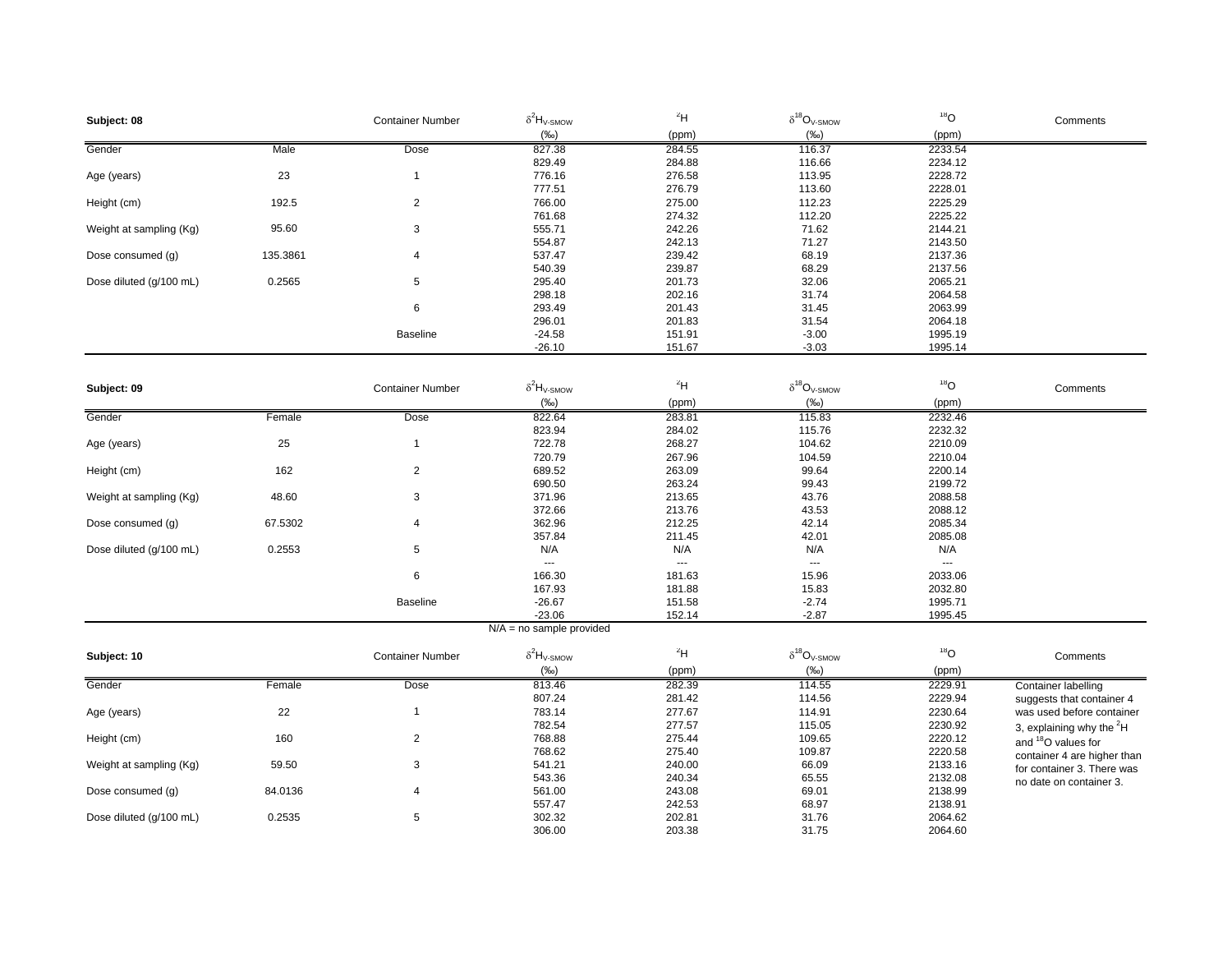|                 | 290.95<br>. | 201.04 | 30.04   | 2061.18 |
|-----------------|-------------|--------|---------|---------|
|                 | 290.53      | 200.97 | 30.06   | 2061.22 |
| <b>Baseline</b> | $-30.55$    | 150.98 | $-3.39$ | 1994.41 |
|                 | $-28.08$    | 151.36 | $-3.25$ | 1994.69 |

| Subject: 11             |         | <b>Container Number</b> | $\delta^2 H_{\textrm{V-SMOW}}$  | 2H             | $\delta^{18}O_{\rm V\text{-}SMOW}$ | 18 <sub>O</sub> | Comments                    |
|-------------------------|---------|-------------------------|---------------------------------|----------------|------------------------------------|-----------------|-----------------------------|
|                         |         |                         | (%o)                            | (ppm)          | (%o)                               | (ppm)           |                             |
| Gender                  | Female  | Dose                    | 838.32                          | 286.26         | 109.80                             | 2220.42         | Dose bottle was not         |
|                         |         |                         | 842.02                          | 286.83         | 109.59                             | 2220.00         | returned and could not be   |
| Age (years)             | 23      | $\overline{1}$          | 888.02                          | 293.99         | 121.18                             | 2243.14         | re-weighed. Therefore       |
|                         |         |                         | 893.58                          | 294.86         | 121.10                             | 2242.99         | dose consumed has been      |
| Height (cm)             | 162.5   | $\overline{c}$          | 865.95                          | 290.56         | 117.63                             | 2236.07         | estimated to be 98.82%      |
|                         |         |                         | 869.37                          | 291.09         | 117.56                             | 2235.92         | (average consumption rate   |
| Weight at sampling (Kg) | 63.60   | 3                       | 552.42                          | 241.75         | 63.61                              | 2128.21         | of females) of the original |
|                         |         |                         | 547.19                          | 240.93         | 63.88                              | 2128.75         | dose in the bottle.         |
| Dose consumed (g)       | 93.3287 | 4                       | 503.81                          | 234.18         | 57.60                              | 2116.21         |                             |
|                         |         |                         | 503.59                          | 234.14         | 57.51                              | 2116.04         |                             |
| Dose diluted (g/100 mL) | 0.2540  | 5                       | N/A                             | N/A            | N/A                                | N/A             |                             |
|                         |         |                         | $\overline{\phantom{a}}$        | ---            | ---                                | ---             |                             |
|                         |         | 6                       | N/A                             | N/A            | N/A                                | N/A             |                             |
|                         |         |                         | $\sim$                          | $\overline{a}$ | $\sim$ $\sim$                      |                 |                             |
|                         |         | <b>Baseline</b>         | $-33.36$                        | 150.54         | $-3.73$                            | 1993.74         |                             |
|                         |         |                         | $-32.36$                        | 150.70         | $-3.72$                            | 1993.75         |                             |
|                         |         |                         | $N/A$ = no sample provided      |                |                                    |                 |                             |
| Subject: 12             |         | <b>Container Number</b> | $\delta^2H_{\rm V\text{-}SMOW}$ | 2H             | $\delta^{18}O_{\rm V\text{-}SMOW}$ | 18 <sub>O</sub> | Comments                    |
|                         |         |                         | (%o)                            | (ppm)          | $(\%o)$                            | (ppm)           |                             |
| Gender                  | Female  | Dose                    | 879.62                          | 292.68         | 109.99                             | 2220.80         | <b>Container labelling</b>  |
|                         |         |                         | 879.64                          | 292.69         | 110.16                             | 2221.15         | suggests that container 2   |
| Age (years)             | 22      | $\overline{1}$          | 883.26                          | 293.25         | 112.58                             | 2225.97         | was used before container   |
|                         |         |                         | 881.31                          | 292.95         | 112.73                             | 2226.27         | 1, explaining why the D and |
| Height (cm)             | 164.5   | $\overline{c}$          | 889.48                          | 294.22         | 115.06                             | 2230.93         | 18O values for container 2  |
|                         |         |                         | 888.13                          | 294.01         | 115.22                             | 2231.25         | are higher than for         |
| Weight at sampling (Kg) | 67.00   | 3                       | 634.39                          | 254.51         | 68.80                              | 2138.57         | container 1. There were no  |
|                         |         |                         | 634.07                          | 254.46         | 68.63                              | 2138.24         | dates on either container.  |
| Dose consumed (g)       | 91.4851 | 4                       | 611.59                          | 250.96         | 65.02                              | 2131.03         |                             |
|                         |         |                         | 614.72                          | 251.45         | 65.28                              | 2131.54         |                             |
| Dose diluted (g/100 mL) | 0.2553  | 5                       | 281.35                          | 199.54         | 22.90                              | 2046.91         |                             |
|                         |         |                         | 285.17                          | 200.14         | 22.66                              | 2046.45         |                             |
|                         |         | 6                       | 277.33                          | 198.92         | 21.88                              | 2044.89         |                             |
|                         |         |                         | 272.59                          | 198.18         | 22.05                              | 2045.23         |                             |
|                         |         | <b>Baseline</b>         | $-26.15$                        | 151.66         | $-2.51$                            | 1996.18         |                             |
|                         |         |                         | $-26.35$                        | 151.63         | $-2.55$                            | 1996.09         |                             |
|                         |         |                         |                                 |                |                                    |                 |                             |
| Subject: 13             |         | <b>Container Number</b> | $\delta^2 H_{\textrm{V-SMOW}}$  | 2H             | $\delta^{18}O_{\rm V\text{-}SMOW}$ | 18 <sub>O</sub> | Comments                    |
|                         |         |                         | (%o)                            | (ppm)          | $(\%o)$                            | (ppm)           |                             |
| Gender                  | Female  | Dose                    | 879.48                          | 292.66         | 109.68                             | 2220.19         |                             |
|                         |         |                         | 881.52                          | 292.98         | 109.58                             | 2220.00         |                             |
| Age (years)             | na      | 1                       | 856.60                          | 289.10         | 110.14                             | 2221.10         |                             |

857.46 289.23 110.08 2221.00

837.97 286.20 108.94 2218.70

2221.00<br>2218.56

2218.70

Height (cm) na 2 840.52 286.60 108.86 2218.56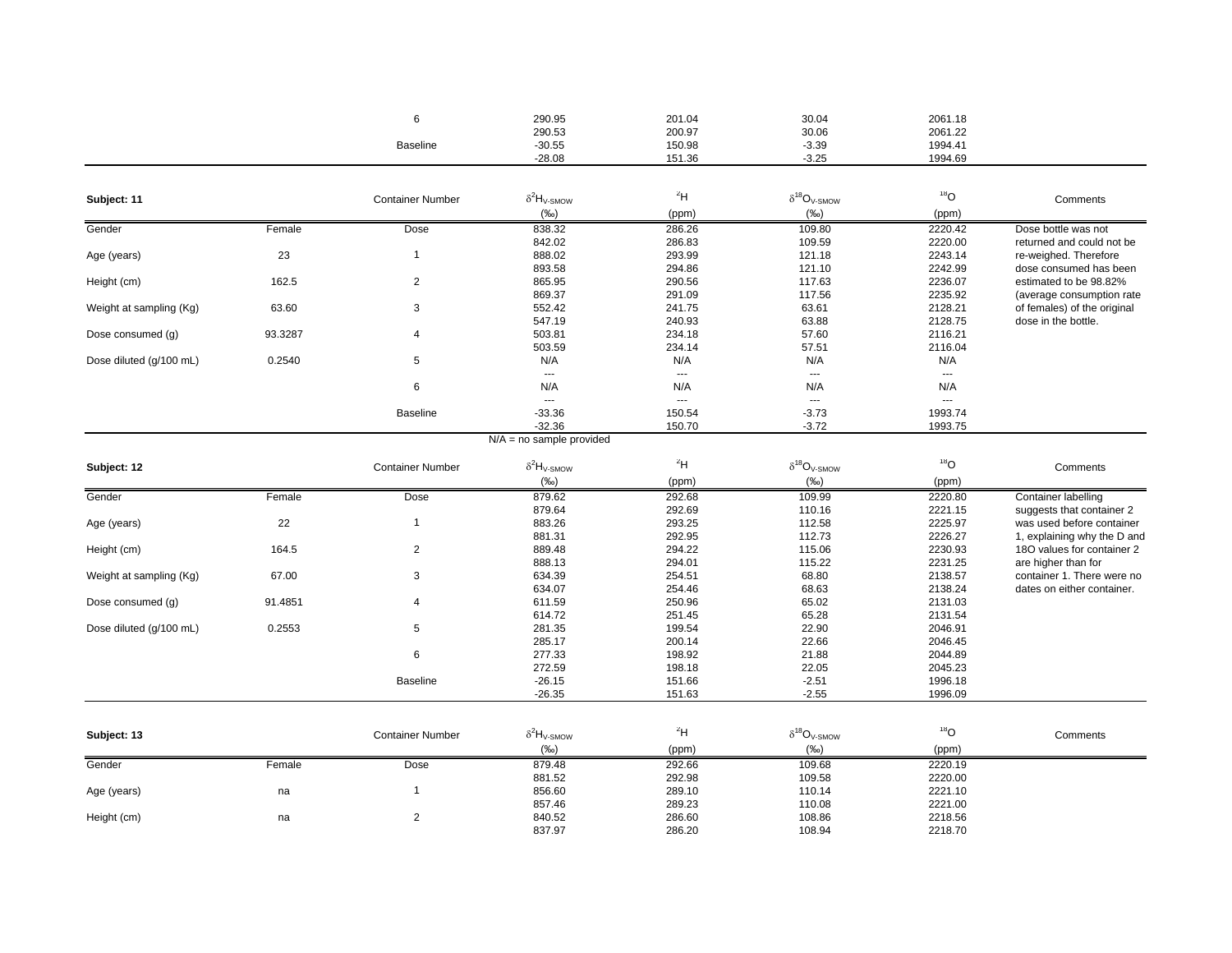| Weight at sampling (Kg) | 69.50    |                 | N/A            | N/A                | N/A              | N/A             |  |
|-------------------------|----------|-----------------|----------------|--------------------|------------------|-----------------|--|
| Dose consumed (g)       | 101.1014 |                 | $--$<br>483.17 | $\cdots$<br>230.97 | $- - -$<br>50.81 | $--$<br>2102.65 |  |
|                         |          |                 | 480.23         | 230.51             | 50.48            | 2102.00         |  |
| Dose diluted (g/100 mL) | 0.2539   |                 | N/A            | N/A                | N/A              | N/A             |  |
|                         |          |                 | $---$          | $---$              | $- - -$          | $- - -$         |  |
|                         |          |                 | 271.59         | 198.02             | 23.58            | 2048.27         |  |
|                         |          |                 | 266.55         | 197.24             | 23.58            | 2048.27         |  |
|                         |          | <b>Baseline</b> | $-29.74$       | 151.11             | $-3.33$          | 1994.55         |  |
|                         |          |                 | $-30.18$       | 151.04             | $-3.29$          | 1994.62         |  |

N/A = no sample provided

| Subject: 14             |          | <b>Container Number</b> | $\delta^2 H_{\rm V\text{-}SMOW}$ | $\overline{H}^2$         | $\delta^{18}O_{\rm V\text{-}SMOW}$        | $^{18}O$        | Comments |
|-------------------------|----------|-------------------------|----------------------------------|--------------------------|-------------------------------------------|-----------------|----------|
|                         |          |                         | (%o)                             | (ppm)                    | $(\%o)$                                   | (ppm)           |          |
| Gender                  | Female   | Dose                    | 847.68                           | 287.71                   | 110.25                                    | 2221.33         |          |
|                         |          |                         | 851.85                           | 288.36                   | 110.24                                    | 2221.30         |          |
| Age (years)             | 22       | $\mathbf{1}$            | 955.71                           | 304.53                   | 128.07                                    | 2256.89         |          |
|                         |          |                         | 949.56                           | 303.57                   | 128.18                                    | 2257.12         |          |
| Height (cm)             | 163      | $\mathbf{2}$            | 907.03                           | 296.95                   | 121.59                                    | 2243.97         |          |
|                         |          |                         | 909.09                           | 297.27                   | 121.52                                    | 2243.82         |          |
| Weight at sampling (Kg) | 71.20    | 3                       | 492.42                           | 232.41                   | 51.38                                     | 2103.78         |          |
|                         |          |                         | 492.78                           | 232.46                   | 51.28                                     | 2103.60         |          |
| Dose consumed (g)       | 102.8464 | 4                       | N/A                              | N/A                      | N/A                                       | N/A             |          |
|                         |          |                         |                                  | $\overline{\phantom{a}}$ | $\overline{\phantom{a}}$                  | ---             |          |
| Dose diluted (g/100 mL) | 0.2552   | 5                       | 465.03                           | 228.14                   | 48.43                                     | 2097.91         |          |
|                         |          |                         | 462.71                           | 227.78                   | 48.34                                     | 2097.72         |          |
|                         |          | 6                       | 418.88                           | 220.96                   | 42.82                                     | 2086.70         |          |
|                         |          |                         | 420.21                           | 221.16                   | 43.02                                     | 2087.10         |          |
|                         |          | <b>Baseline</b>         | $-23.32$                         | 152.11                   | $-3.00$                                   | 1995.21         |          |
|                         |          |                         | $-20.35$                         | 152.57                   | $-3.00$                                   | 1995.19         |          |
|                         |          |                         | $N/A$ = no sample provided       |                          |                                           |                 |          |
| Subject: 15             |          | <b>Container Number</b> | $\delta^2H_{V\text{-SMOW}}$      | $\overline{H}^2$         | $\delta^{18}O_{\textrm{V-SMOW}}$          | 18 <sub>O</sub> | Comments |
|                         |          |                         | $(\%o)$                          | (ppm)                    | (%o)                                      | (ppm)           |          |
| Gender                  | Female   | Dose                    | 878.85                           | 292.56                   | 109.45                                    | 2219.73         |          |
|                         |          |                         | 869.89                           | 291.17                   | 109.65                                    | 2220.13         |          |
| Age (years)             | 23       | $\mathbf{1}$            | 887.71                           | 293.94                   | 116.55                                    | 2233.91         |          |
|                         |          |                         | 884.68                           | 293.47                   | 116.47                                    | 2233.74         |          |
| Height (cm)             | 176.5    | $\overline{2}$          | 865.73                           | 290.52                   | 113.22                                    | 2227.26         |          |
|                         |          |                         | 867.53                           | 290.80                   | 113.52                                    | 2227.85         |          |
| Weight at sampling (Kg) | 76.00    | 3                       | 500.13                           | 233.61                   | 52.89                                     | 2106.80         |          |
|                         |          |                         | 501.00                           | 233.74                   | 53.03                                     | 2107.09         |          |
| Dose consumed (g)       | 108.7512 | 4                       | 472.48                           | 229.30                   | 49.47                                     | 2099.97         |          |
|                         |          |                         | 470.47                           | 228.99                   | 49.50                                     | 2100.04         |          |
| Dose diluted (g/100 mL) | 0.2533   | 5                       | 234.46                           | 192.24                   | 20.56                                     | 2042.26         |          |
|                         |          |                         | 237.14                           | 192.66                   | 20.49                                     | 2042.10         |          |
|                         |          | 6                       | 196.88                           | 186.39                   | 15.97                                     | 2033.09         |          |
|                         |          |                         | 199.86                           | 186.86                   | 16.01                                     | 2033.15         |          |
|                         |          | Baseline                | $-32.02$                         | 150.75                   | $-3.72$                                   | 1993.76         |          |
|                         |          |                         | $-29.96$                         | 151.07                   | $-3.72$                                   | 1993.76         |          |
|                         |          |                         |                                  |                          |                                           |                 |          |
| Subject: 16             |          | <b>Container Number</b> | $\delta^2H_{V-SMOW}$             | $\rm ^2H$                | $\delta^{18}\textsf{O}_{\textsf{V-SMOW}}$ | 18 <sub>O</sub> | Comments |
|                         |          |                         | (%o)                             | (ppm)                    | (%o)                                      | (ppm)           |          |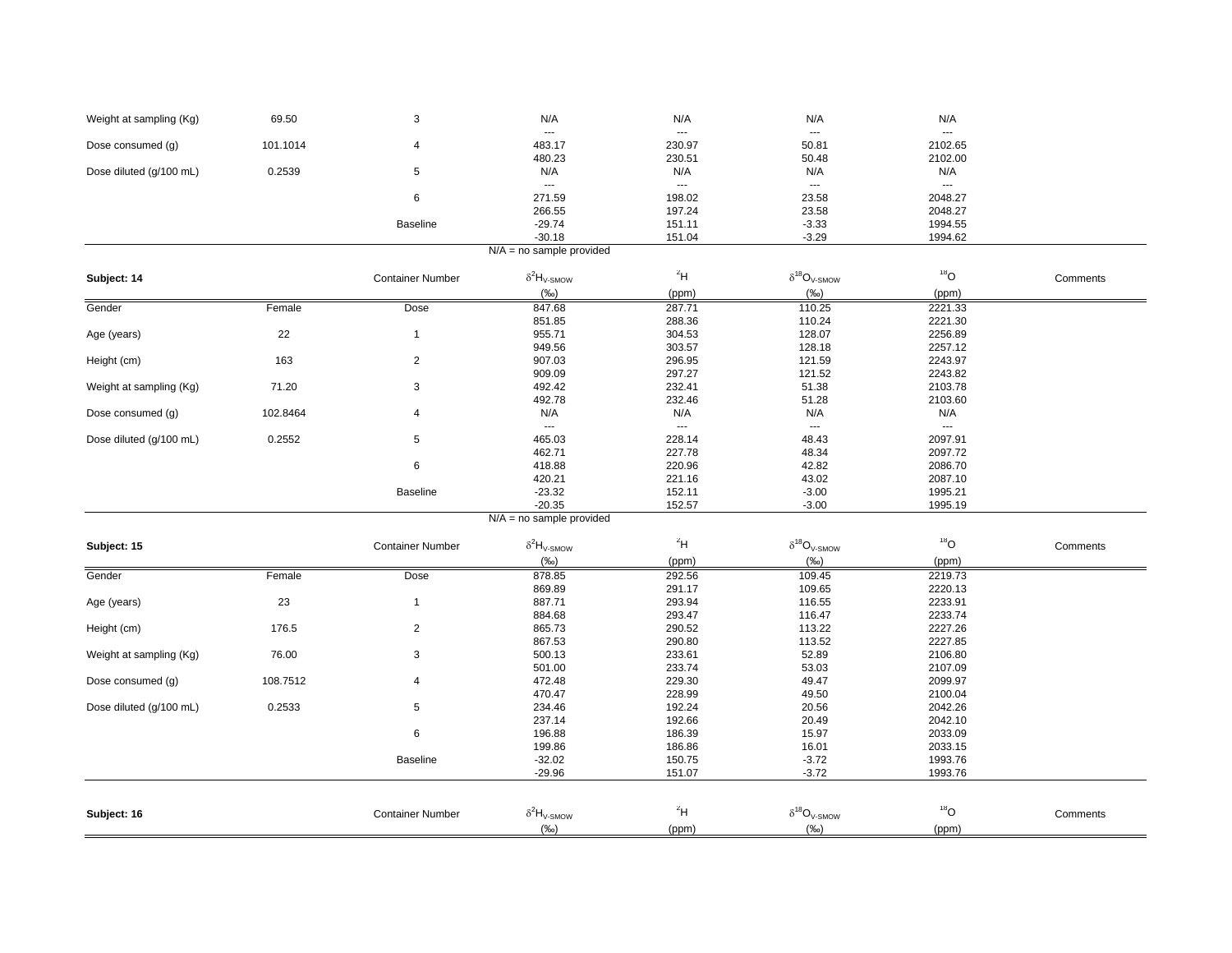| Gender                                               | Female   | Dose     | 851.37                          | 288.29 | 110.52                         | 2221.87         |  |
|------------------------------------------------------|----------|----------|---------------------------------|--------|--------------------------------|-----------------|--|
|                                                      |          |          | 856.00                          | 289.01 | 110.47                         | 2221.76         |  |
| Age (years)                                          | 24       |          | 853.74                          | 288.65 | 114.32                         | 2229.46         |  |
|                                                      |          |          | 851.67                          | 288.33 | 114.18                         | 2229.17         |  |
| Height (cm)                                          | 168      | 2        | 846.46                          | 287.52 | 112.59                         | 2226.00         |  |
|                                                      |          |          | 846.30                          | 287.50 | 112.54                         | 2225.91         |  |
| Weight at sampling (Kg)                              | 76.10    | 3        | 640.21                          | 255.41 | 72.28                          | 2145.53         |  |
|                                                      |          |          | 637.15                          | 254.94 | 72.49                          | 2145.94         |  |
| Dose consumed (g)                                    | 112.0818 | 4        | 601.84                          | 249.44 | 67.72                          | 2136.41         |  |
|                                                      |          |          | 603.04                          | 249.63 | 67.75                          | 2136.48         |  |
| Dose diluted (g/100 mL)                              | 0.2551   | 5        | 361.67                          | 212.05 | 35.80                          | 2072.67         |  |
|                                                      |          |          | 360.18                          | 211.82 | 35.58                          | 2072.23         |  |
|                                                      |          | 6        | 364.01                          | 212.41 | 34.82                          | 2070.73         |  |
|                                                      |          |          | 365.07                          | 212.58 | 34.97                          | 2071.02         |  |
|                                                      |          | Baseline | $-19.09$                        | 152.76 | $-2.58$                        | 1996.03         |  |
|                                                      |          |          | $-22.99$                        | 152.16 | $-2.73$                        | 1995.73         |  |
|                                                      |          |          |                                 |        |                                |                 |  |
| <b>Iso-Analytical Water</b>                          |          |          | $\delta^2H_{\rm V\text{-}SMOW}$ | 2H     | $\delta^{18}O_{V\text{-SMOW}}$ | 18 <sub>O</sub> |  |
|                                                      |          |          | (%o)                            | (ppm)  | (%o)                           | (ppm)           |  |
| Used for diluting the dose samples prior to analysis |          |          | $-42.12$                        | 149.18 | $-6.79$                        | 1987.62         |  |
|                                                      |          |          | $-42.91$                        | 149.05 | $-6.72$                        | 1987.77         |  |

### **Quality Control Check Samples**

| Replicate             | IA-R019                        | IA-R011                                   |
|-----------------------|--------------------------------|-------------------------------------------|
|                       | $\delta^2 H_{\textrm{V-SMOW}}$ | $\delta^{18}\!O_{\mathrm{V\text{-}SMOW}}$ |
|                       | $(\%o)$                        | $(\%o)$                                   |
|                       | 520.72                         | 109.63                                    |
| $\overline{2}$        | 522.59                         | 109.70                                    |
| 3                     | 519.57                         | 109.64                                    |
| 4                     | 517.68                         | 109.69                                    |
| 5                     | 525.67                         | 109.69                                    |
| 6                     | 525.19                         | 109.54                                    |
| $\overline{7}$        | 519.27                         | 109.13                                    |
| 8                     | 518.52                         | 109.35                                    |
| 9                     | 522.53                         | 109.41                                    |
| 10                    | 522.74                         | 109.58                                    |
| 11                    | 520.49                         | 109.27                                    |
| 12                    | 519.12                         | 109.46                                    |
| 13                    | 519.82                         | 109.38                                    |
| 14                    | 523.16                         | 109.30                                    |
| 15                    | 523.85                         | 109.26                                    |
| 16                    | 520.46                         | 109.22                                    |
| Mean                  | 521.34                         | 109.45                                    |
| St. Dev.              | 2.39                           | 0.19                                      |
| N                     | 16                             |                                           |
|                       |                                | 16                                        |
| <b>Accepted Value</b> | 522.3                          | 109.21                                    |